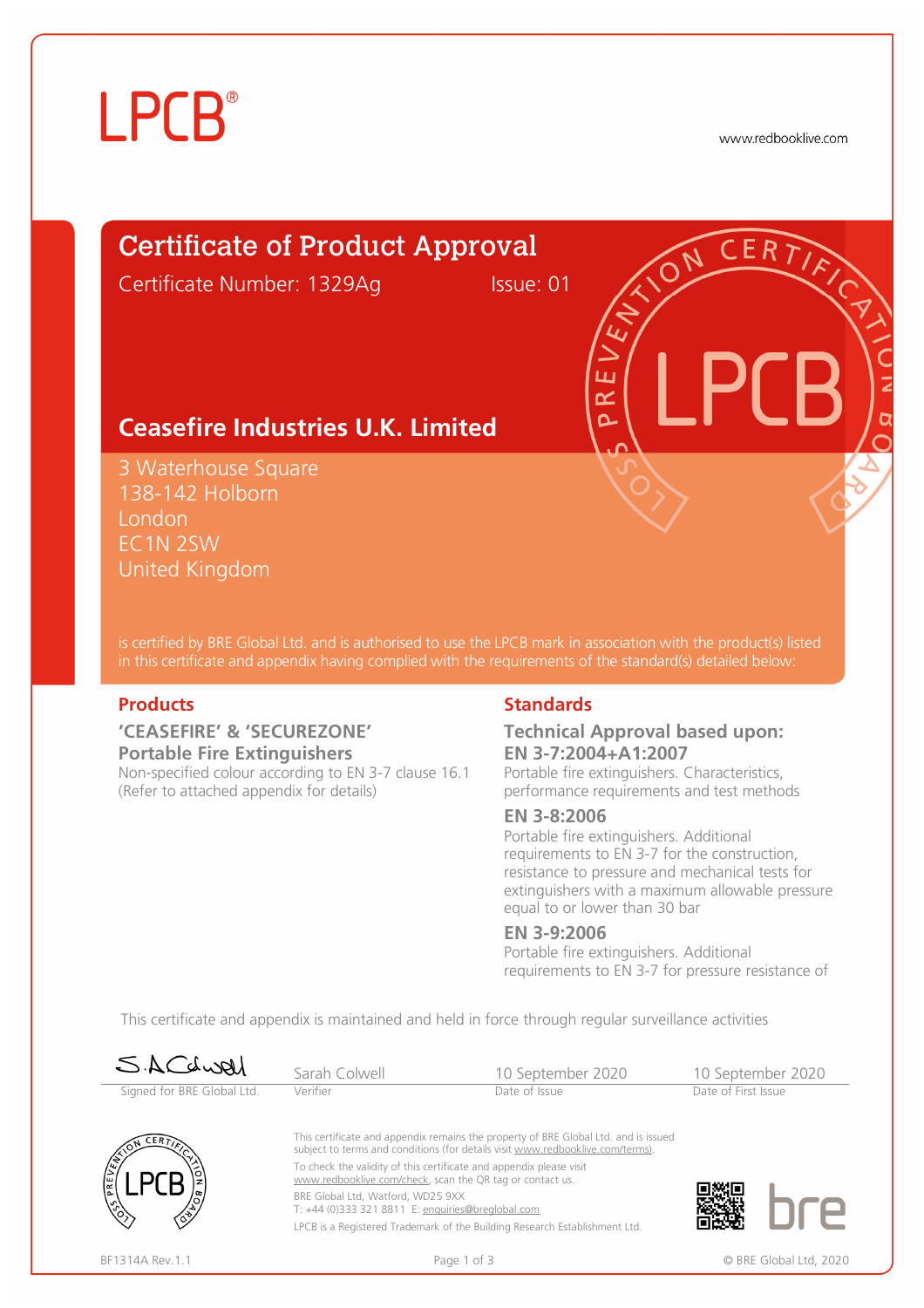# **LPCB**®

# Appendix to Certificate No: 1329Ag **Ceasefire Industries U.K. Limited**

### Issue: 01

### **'CEASEFIRE' & 'SECUREZONE' Portable Fire Extinguishers Technical Approval based upon EN 3 Parts 7, 8 & 9 with the exception of EN 3-7 clause 16.1 – Colour**

| <b>Product Name</b> | Type               | Capacity | <b>Fire Rating</b> | LPCB Ref. No. |
|---------------------|--------------------|----------|--------------------|---------------|
| 000984              | CO <sub>2</sub>    | 2 kg     | 34B                | 1329Ag/32     |
| 000985              | CO <sub>2</sub>    | 5 kg     | 70B                | 1329Ag/34     |
| 000986              | Foam (SP)          | 6 litre  | 13A / 144B         | 1329Ag/11     |
| 000987              | Foam (SP)          | 9 litre  | 21A/233B           | 1329Ag/13     |
| 000990              | ABC 50 Powder (SP) | 6 kg     | 27A / 183B         | 1329Ag/20     |
| 000991              | ABC 50 Powder (SP) | 9 kg     | 43A / 233B         | 1329Ag/21     |
| 001105              | ABC 90 Powder (SP) | $1$ kg   | 5A/21B             | 1329Ag/46-1   |
| 001106              | ABC 90 Powder (SP) | $1$ kg   | 5A/21B             | 1329Ag/46-2   |
| 001107              | ABC 90 Powder (SP) | $1$ kg   | 5A/21B             | 1329Ag/46-3   |
| 001185              | ABC 90 Powder (SP) | $1$ kg   | 5A/21B             | 1329Ag/46-4   |
| 000988              | Water (SP)         | 6 litre  | 13A                | 1329Ag/22     |
| 000989              | Water (SP)         | 9 litre  | 21A                | 1329Ag/24     |
| 001180              | Wet Chemical (SP)  | 3 litre  | 8A / 40F           | 1329Ag/29     |
| 001181              | Wet Chemical (SP)  | 6 litre  | 13A/75F            | 1329Ag/30     |
| 001182              | Wet Chemical (SP)  | 9 litre  | 21A/75F            | 1329Ag/31     |

This certificate and appendix is maintained and held in force through regular surveillance activities

| SACLURI                    | Sarah Colwell                                                                                                                                                                                                                                                                                                                                                                                       | 10 September 2020                                                                         | 10 September 2020      |
|----------------------------|-----------------------------------------------------------------------------------------------------------------------------------------------------------------------------------------------------------------------------------------------------------------------------------------------------------------------------------------------------------------------------------------------------|-------------------------------------------------------------------------------------------|------------------------|
| Signed for BRE Global Ltd. | Verifier                                                                                                                                                                                                                                                                                                                                                                                            | Date of Issue                                                                             | Date of First Issue    |
|                            | This certificate and appendix remains the property of BRE Global Ltd. and is issued<br>subject to terms and conditions (for details visit www.redbooklive.com/terms).<br>To check the validity of this certificate and appendix please visit<br>www.redbooklive.com/check, scan the QR tag or contact us.<br>BRE Global Ltd, Watford, WD25 9XX<br>T: +44 (0)333 321 8811 E: enquiries@breglobal.com |                                                                                           |                        |
| BF1314A Rev.1.1            |                                                                                                                                                                                                                                                                                                                                                                                                     | LPCB is a Registered Trademark of the Building Research Establishment Ltd.<br>Page 2 of 3 | © BRE Global Ltd. 2020 |